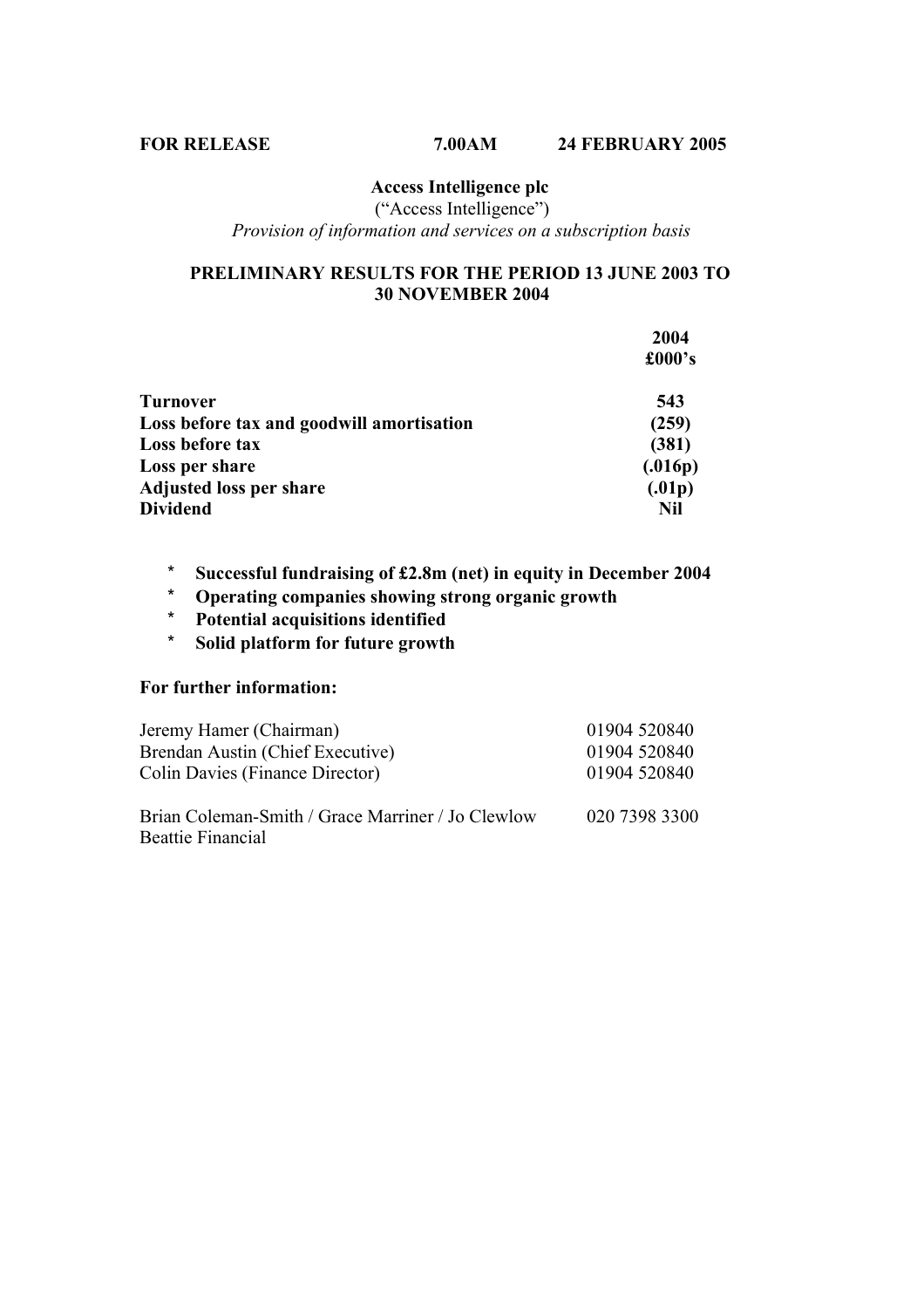#### **Background Note:**

The group consists of subscription-based businesses:

#### *The Marketing Guild*

The Marketing Guild provides practical marketing help and advice aimed at small and medium sized businesses. This is delivered through regular newsletters, a help line and training seminars for which members pay a fee based on the level of service they require. In addition, members have access through the helpline to "MAGiC™", a database containing ideas and tactics, which offers strategies to members. Many new members subscribe to the top level service which includes regular consultancy, taking members through a structured marketing development programme called Spectral Marketing ™.

#### *Wired Gov*

Wired Gov provides its subscribers with immediate press releases from the government and other public sector organisations via its website and e-mail alert system. Income is derived from subscriptions and sponsorship. Subscribers to the service can specify from which organisations they wish to receive information and using the systems advanced filtering techniques receive only the information they want. An archive system is also available. Wired Gov has a growing base of 10,000 plus registered users.

#### *Backup and Running*

Backup and Running provides small and medium sized organisations with on line back-up and disaster recovery . The software is made available under a licence from Novastor Corporation, an American company. The software allows users to configure an operating system to specify which files are to be backed up and the frequency of the routine. The specified information is encrypted then sent via modem to a remote storage facility. The software has several facilities including an archive facility which allows the user to retrieve all back ups made over a five year period. Backup and Running has approximately 175 customers.

#### *Strategy*

The Group's strategy is to establish a portfolio of companies which provide information, advice and services to small and medium sized businesses and other communities on a subscription basis. The Directors believe that this model provides high levels of repeat business with clear visibility of high quality revenues, together with cross selling opportunities within the Group.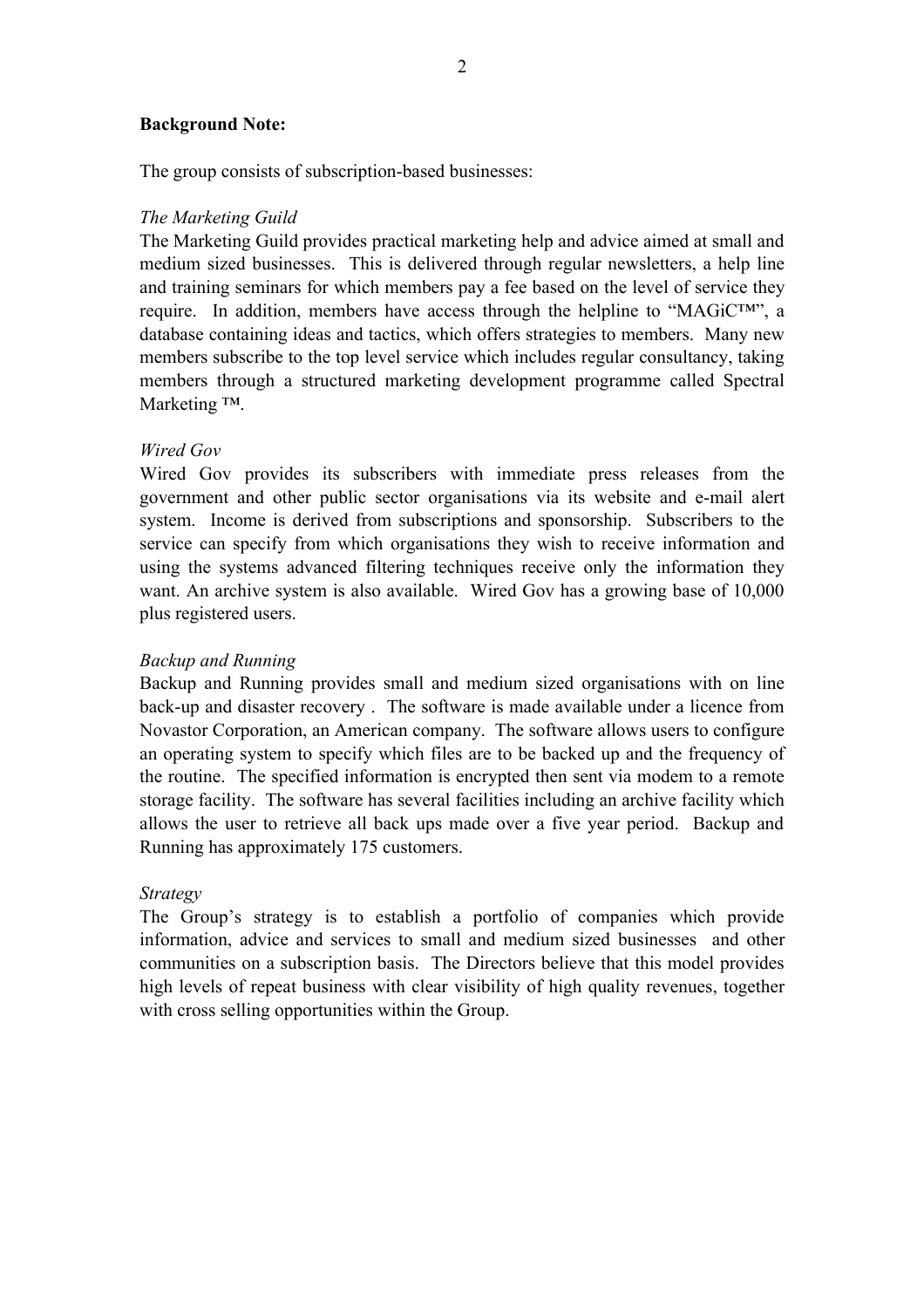#### **PRELIMINARY RESULTS FOR THE PERIOD 13 JUNE 2003 TO 30 NOVEMBER 2004**

#### **Chairman's Statement**

I am pleased to announce the first set of results for Access Intelligence plc for the 18 month period ending 30 November 2004. Our three operating subsidiaries were acquired on 28 November 2003 and the results reflect a full year's trading for the subsidiaries together with initial losses for the group in the period prior to November 2003.

In the period turnover was £543,000 producing an operating loss before amortisation of goodwill of £251,000 and a loss per share of .016p.

With the exception of The Marketing Guild the other subsidiaries are in the early stages of development. Turnover in the month of November 2004 was £60,000 clearly demonstrating the upward growth potential of the companies. All operating businesses produced a monthly profit by the end of the period, albeit not enough to cover the central costs.

Over the past eighteen months the group has raised cash on three occasions. An initial fundraising of approximately £750,000 gross in September 2003 thereby setting up the cash shell. A second fundraising of approximately £200,000 gross was completed in November 2003 to facilitate the reverse into Readymarket Limited. In December 2004 the Group completed a further fundraising of £3m gross to provide funds for further acquisitions and also to fund organic growth.

The capital base of your group has now been strengthened significantly and will provide a solid platform for expansion. A proforma balance sheet incorporating the impact of the recent fundraising is set out below:

|                            | As per accounts<br>£000's | Adjustment<br>£000's | Proforma<br>£000's |
|----------------------------|---------------------------|----------------------|--------------------|
| Fixed assets               | 2,516                     |                      | 2,516              |
| Current assets             | 135                       |                      | 135                |
| Cash                       | 31                        | 2,598                | 2,629              |
| Creditors within one year  | (361)                     | 112                  | (249)              |
| Creditors after one year   | (142)                     | <u> 115</u>          | (27)               |
| <b>Net Assets</b>          | 2,179                     | 2,825                | 5,004              |
|                            |                           |                      |                    |
| Share Capital and reserves | 2,179                     | 2,825                | 5,004              |
|                            |                           |                      |                    |

Note: The adjustment represents the amount raised net of costs in December 2004 less the repayment of £227,000 of bank loans.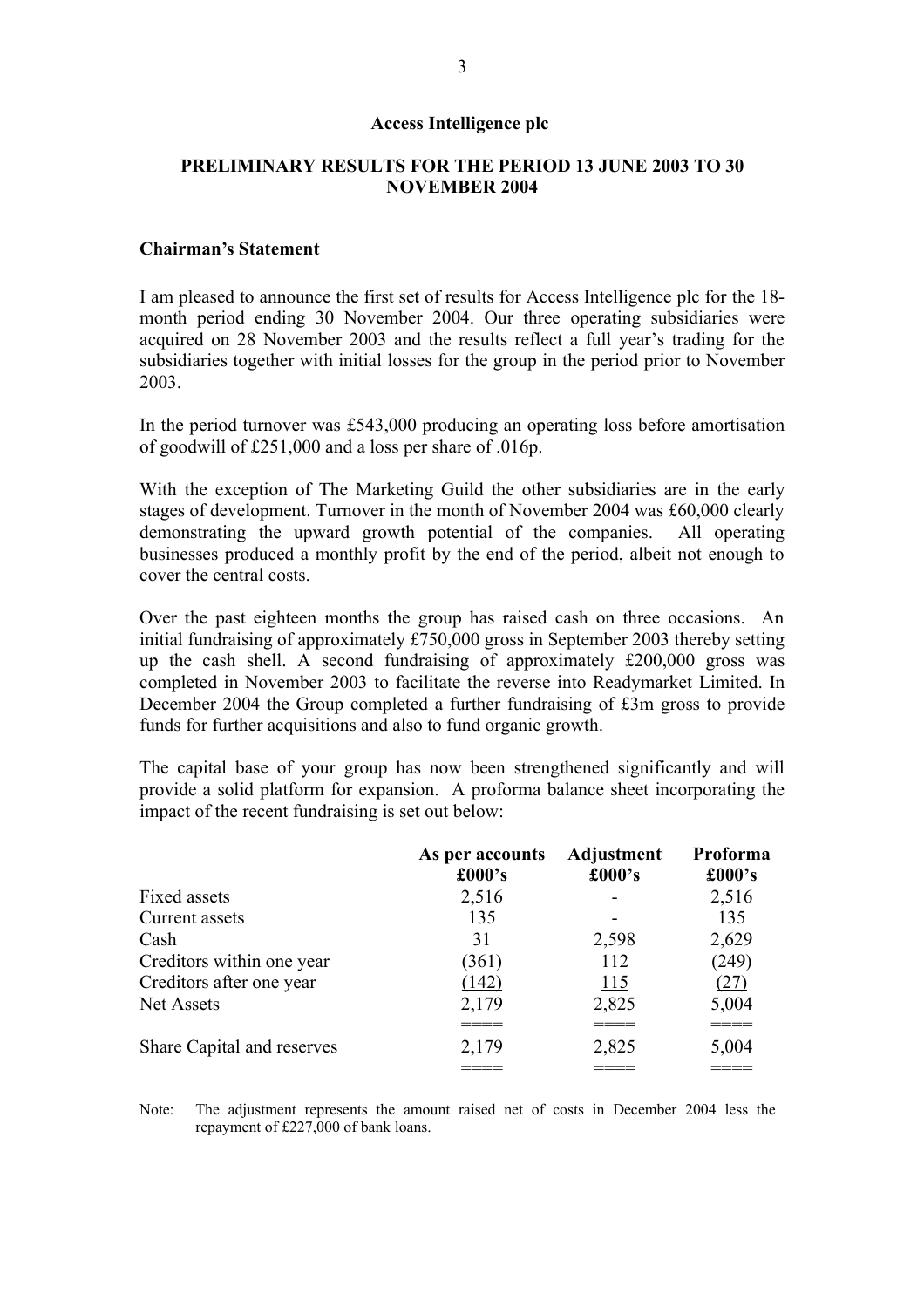#### **Dividend**

At this stage of the Group's development the board does not intend to declare a dividend. As recurring revenues build from subscriptions the group should produce strong cash flow and this should enable the group to pay dividends.

#### **Strategy**

The Strategy of the group is to establish a portfolio of companies, which provide information, advice and services to small and medium sized businesses or other 'communities' on a subscription basis. The ability to cross sell existing services to an established customer base would be particularly attractive in any potential acquisition.

#### **The Marketing Guild**

The Marketing Guild has significantly increased and improved the level of service to its member base. Annual subscriptions have recently increased from £474 to £1,800 for the top-level service, which includes regular consultancy taking members through a structured marketing development programme called Spectral Marketing ™. The key challenge is to migrate existing members to this higher level service.

#### **Wired Gov**

Wired Gov has firmly established itself as the pre-eminent independent site to access government and public sector press releases. The subscription paying client base continues to expand and currently consists of leading professional practices and finance sector companies in the UK. Many public sector employees also receive bespoke feeds. As the registered user base increases, now in excess of 10,000, we are attracting increasing levels of sponsorship income, which is a highly attractive additional revenue stream.

#### **Backup and Running**

Backup and Running has significantly improved recurring revenues over the last twelve months and is now producing an operating profit on a monthly basis. Enhancements are continually being made to the software to improve customer service. During the period we have recruited key personnel to generate further growth in the coming year.

#### **Acquisitions**

We have identified a number of potential acquisition targets and discussions are ongoing. Despite the need to build the Group quickly leveraging the cash raised and our paper, we do not intend to overpay.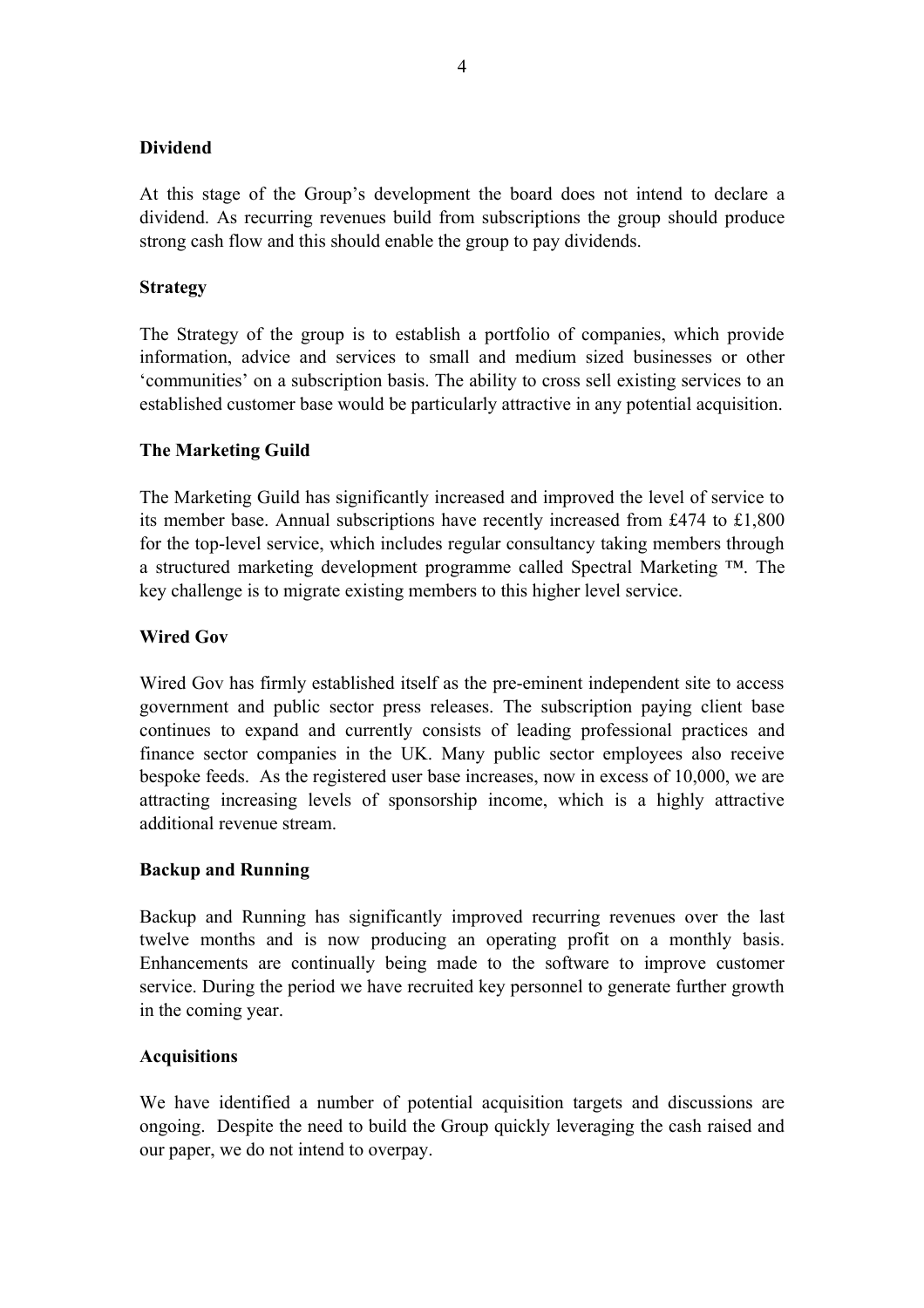#### **Board**

I should like to thank Ian Savage, my predecessor as Chairman, who stepped down just prior to the recent fundraising. His custodianship during the early days of this Group has made a significant contribution. He remains a non-executive Director, replacing Keith Salisbury who stepped down as a Director at the time of the fundraising in December 2004.

#### **Staff**

Although still only a small team the staff at all levels have demonstrated an enthusiasm and commitment to grow the business as quickly as possible This statement would not be complete without expressing my warmest thanks, and those of the Board, to the employees who have contributed to our first full year of operations.

#### **Outlook**

We have continued to see growth in the first few months of our financial year and are looking to increase personnel particularly on the sales side of the businesses. We continue active discussions with potential acquisition targets and would hope to be announcing some success in this regard in the near future.

**Jeremy Hamer Chairman 24 February 2005**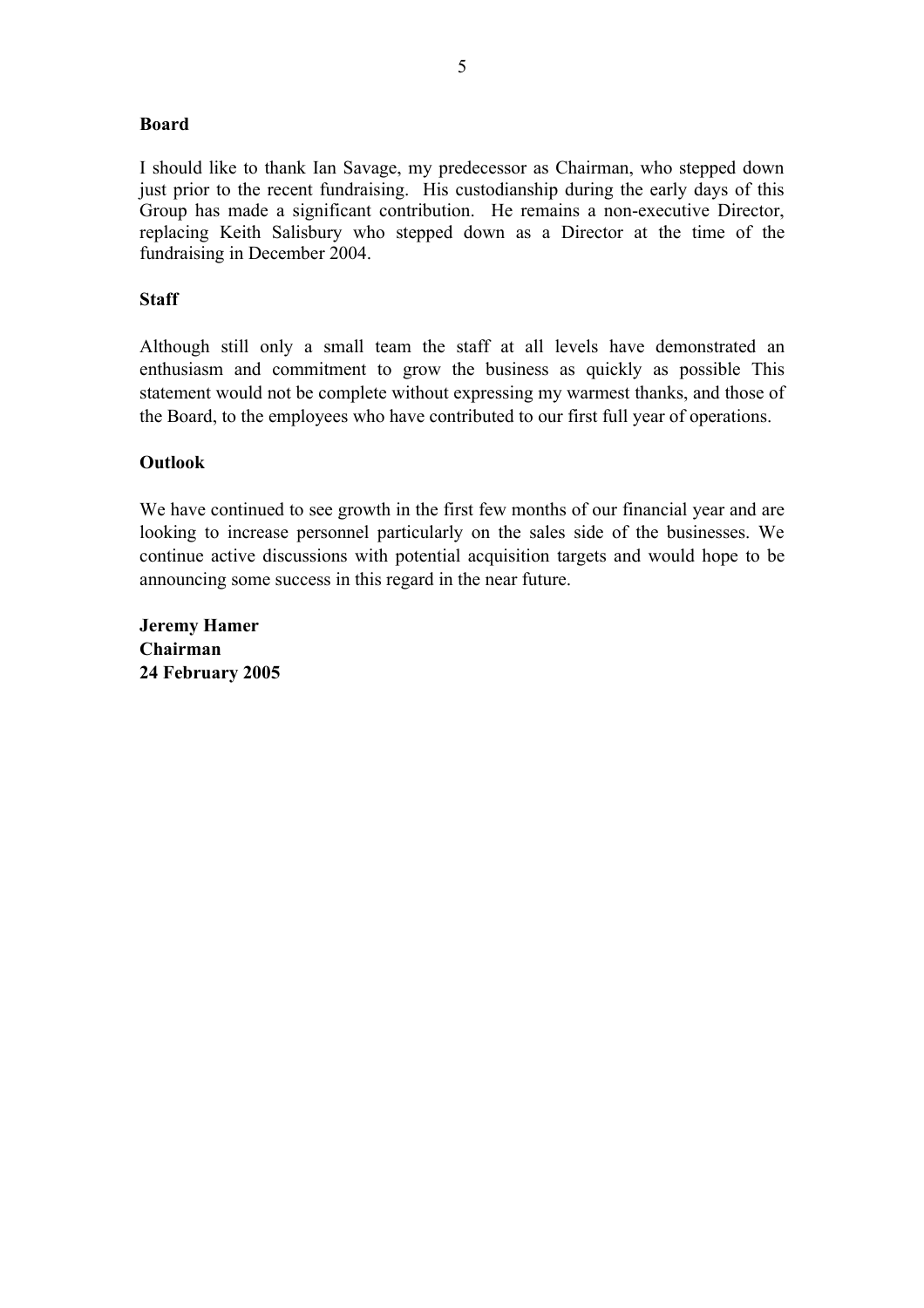## **Group Profit and Loss Account**

## **For the period 13 June 2003 to 30 November 2004**

|                                             | <b>Period ended</b><br><b>30 November</b><br>2004 |
|---------------------------------------------|---------------------------------------------------|
|                                             | (unaudited)<br>£'000                              |
| <b>Turnover</b>                             |                                                   |
| Continuing operations                       |                                                   |
| Acquisitions                                | 543                                               |
|                                             | 543                                               |
| <b>LBITDA</b>                               | (212)                                             |
| Depreciation                                | (25)                                              |
| Amortisation of development costs           | (14)                                              |
| Amortisation of goodwill                    | (122)                                             |
| <b>Operating Loss</b>                       |                                                   |
| Continuing operations                       | (291)                                             |
| Acquisitions                                | (82)                                              |
|                                             | (373)                                             |
| Net interest                                | (8)                                               |
| Loss on ordinary activities before taxation | (381)                                             |
| Taxation                                    | 41                                                |
| Loss on ordinary activities after taxation  | (340)                                             |
| Dividends                                   |                                                   |
| <b>Retained Loss</b>                        | (340)                                             |
| <b>Basic earnings per share</b>             | (.016p)                                           |
| Diluted earnings per share                  | (.015p)                                           |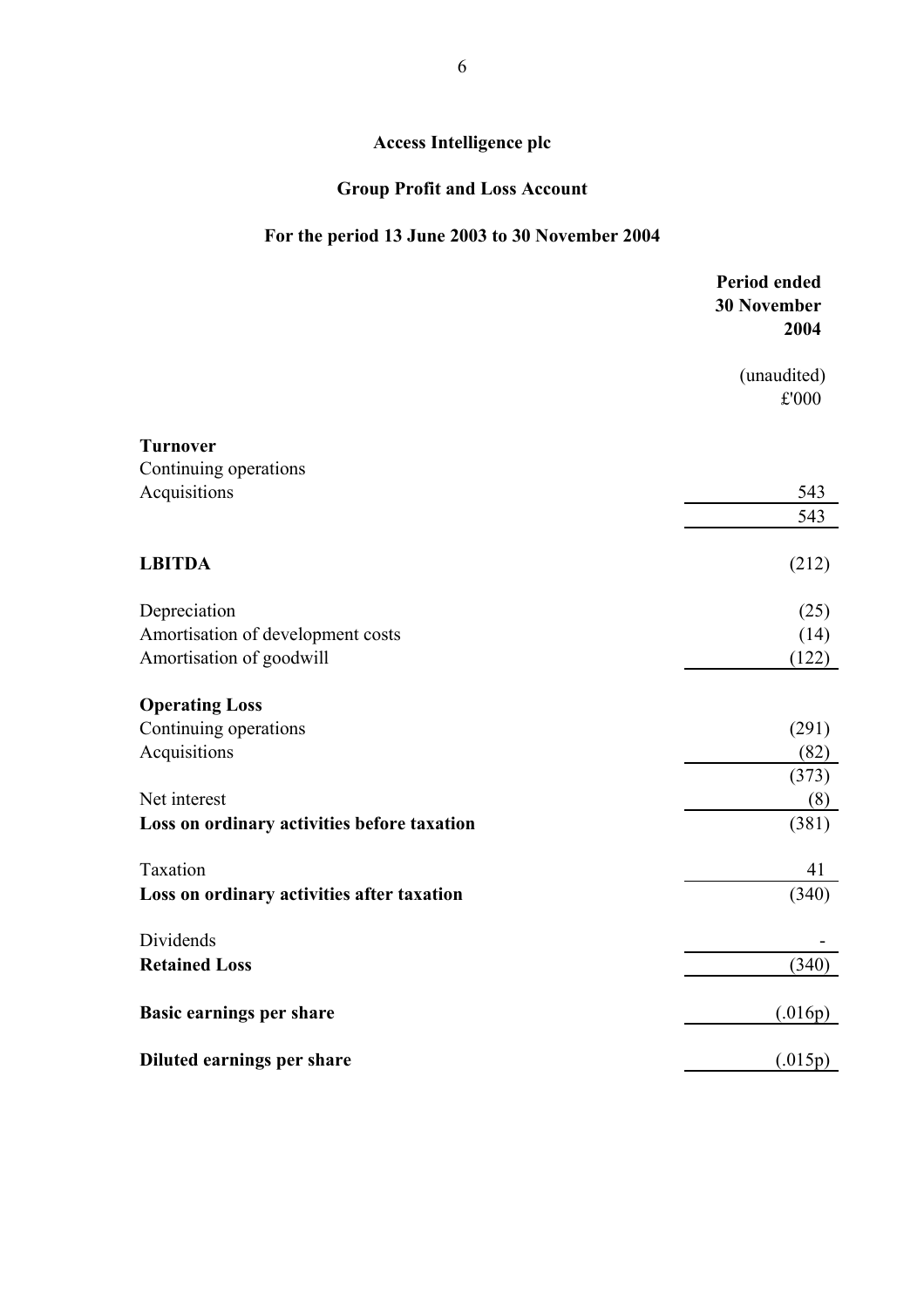## **Group Balance Sheet**

## **30 November 2004**

|                                                        | <b>30 November</b><br>2004 |
|--------------------------------------------------------|----------------------------|
|                                                        | (unaudited)<br>£'000       |
| <b>Fixed assets</b>                                    |                            |
| Tangible assets                                        | 83                         |
| Intangible assets                                      | 2,433                      |
|                                                        | 2,516                      |
| <b>Current assets</b>                                  |                            |
| <b>Stock</b>                                           | 14                         |
| Debtors                                                | 121                        |
| Cash at bank and in hand                               | 31                         |
|                                                        | 166                        |
|                                                        |                            |
| <b>Creditors: amounts</b>                              |                            |
| falling due within one year                            | (361)                      |
| <b>Net current liabilities</b>                         | (195)                      |
| <b>Total assets less current</b><br><b>liabilities</b> | 2,321                      |
| <b>Creditors: falling due after</b>                    |                            |
| more than one year                                     | (142)                      |
| <b>Net assets</b>                                      | 2,179                      |
|                                                        |                            |
| <b>Capital and reserves</b>                            |                            |
| Called up share capital                                | 332                        |
| Share premium account                                  | 2,186                      |
| Profit and loss account                                | (339)                      |
|                                                        |                            |
|                                                        | 2,179                      |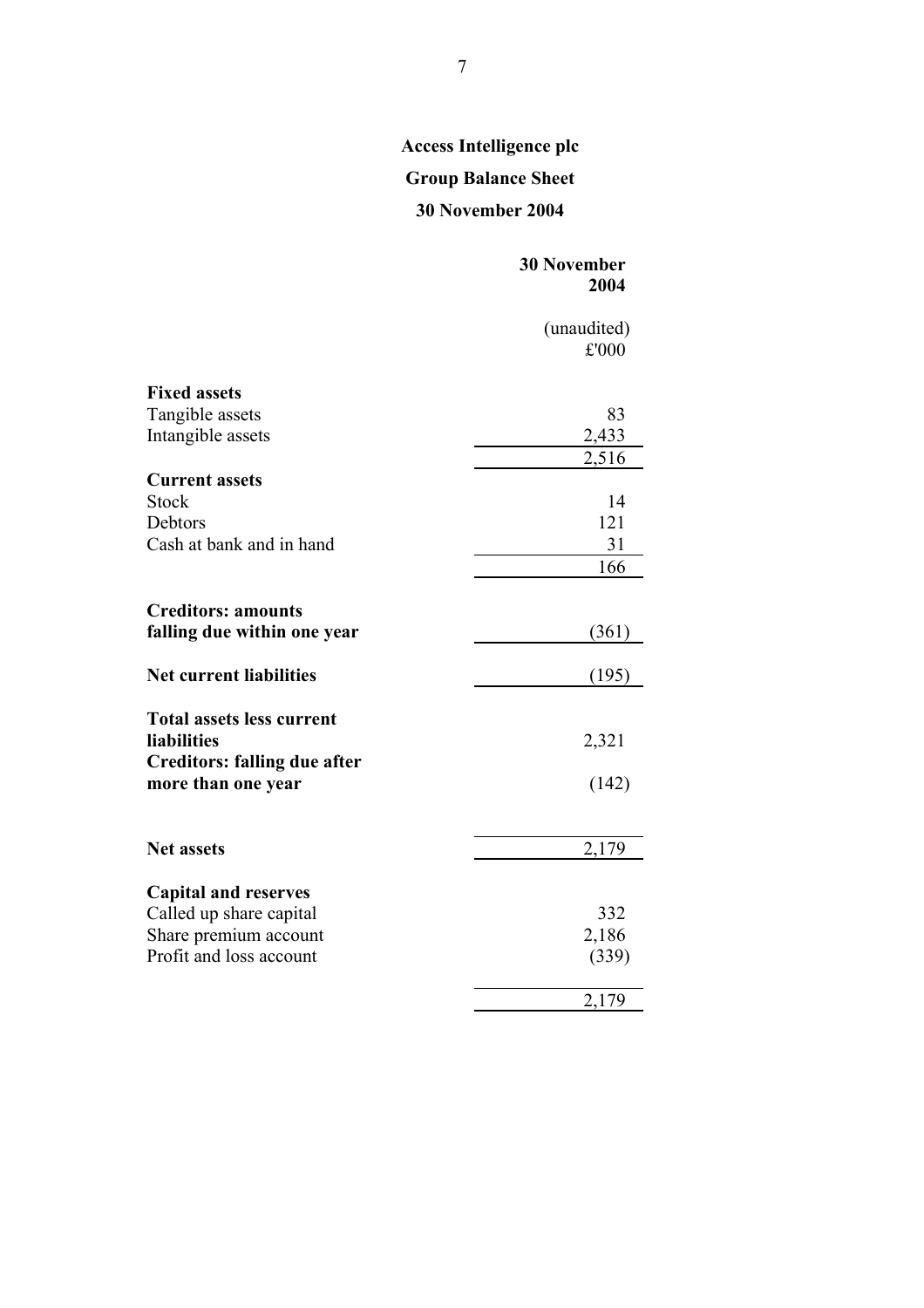## **Group Cash Flow Statement**

## **For the period 13 June 2003 to 30 November 2004**

|                                                                                                                                                                              | <b>Period ending</b><br><b>30 November</b><br>2004 |
|------------------------------------------------------------------------------------------------------------------------------------------------------------------------------|----------------------------------------------------|
| Net cash outflow from operating activities                                                                                                                                   | (540)                                              |
| Returns on investments and servicing finance<br>Net interest                                                                                                                 | (8)                                                |
| Net cash outflow from return on investments and servicing of<br>finance                                                                                                      | (8)                                                |
| <b>Taxation</b>                                                                                                                                                              |                                                    |
| Capital expenditure and financial investment<br>Development expenditure<br>Purchase of fixed assets<br>Net cash outflow from capital expenditure and financial<br>investment | (98)<br>(49)<br>(147)                              |
| <b>Acquisition and disposals</b><br>Purchase of subsidiary undertakings<br>Net cash outflow from acquisitions and disposals                                                  | (1.753)<br>,753                                    |
| <b>Equity dividends paid</b>                                                                                                                                                 |                                                    |
| Financing<br>Issue of share capital (net of issue costs)<br>Repayment of term loans                                                                                          | 2,519<br>(82)                                      |
| Net cash inflow from financing                                                                                                                                               | 2,437                                              |
| Decrease in cash                                                                                                                                                             | (11)                                               |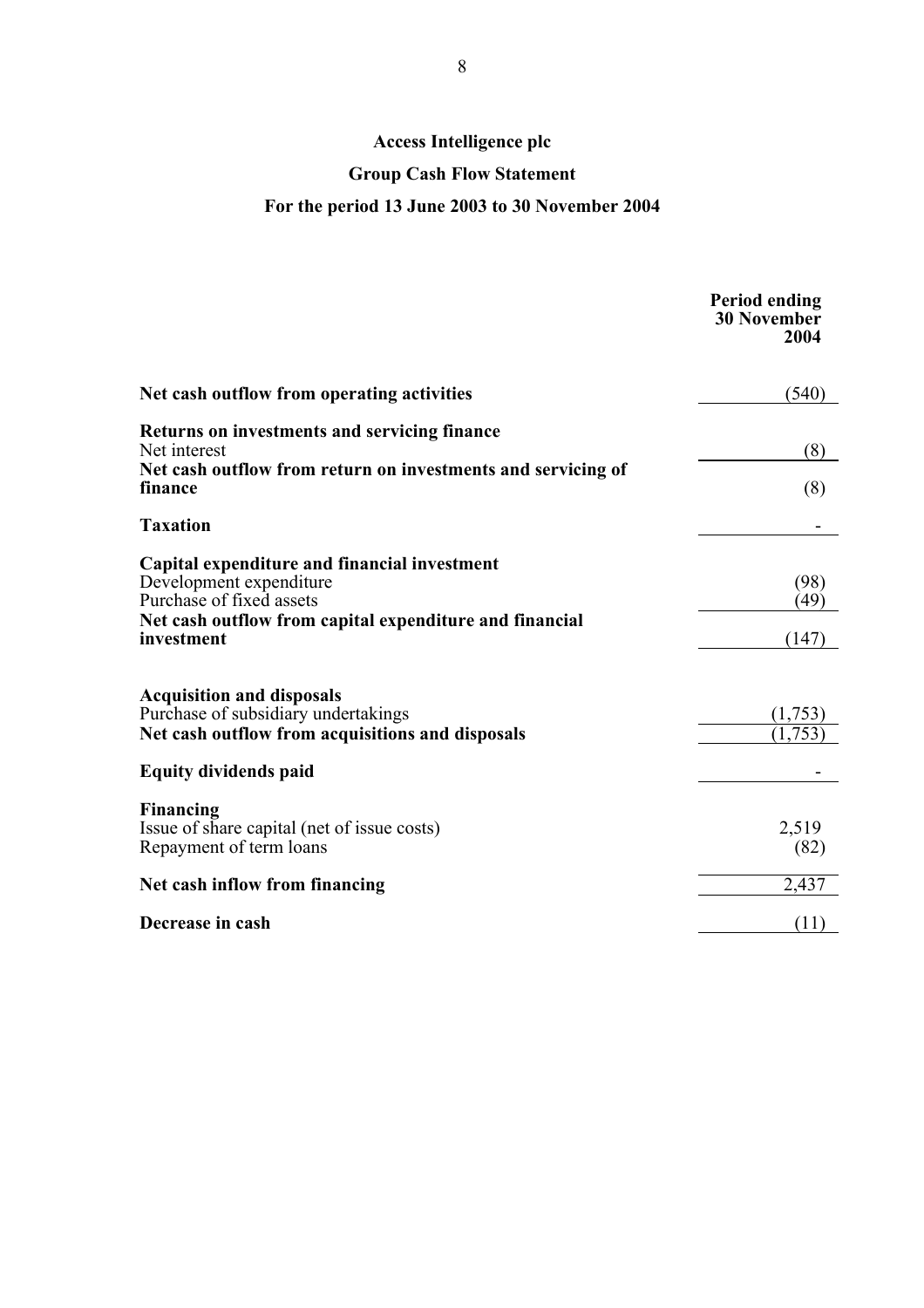#### **Group Cash Flow Statement**

## **For the period 13 June 2003 to 30 November 2004**

|                                                                                   | <b>Period ending</b><br><b>30 November</b><br>2004 |
|-----------------------------------------------------------------------------------|----------------------------------------------------|
| Reconciliation of operating loss to net cash outflow from operating<br>activities |                                                    |
| Operating loss                                                                    | (373)                                              |
| Depreciation                                                                      | 25                                                 |
| Amortisation of development costs                                                 | 14                                                 |
| Amortisation of goodwill                                                          | 122                                                |
| Increase in stocks                                                                | (14)                                               |
| Increase in debtors                                                               | (39)                                               |
| Increase in creditors                                                             | (275)                                              |
| Net cash outflow from operating activities                                        | (540                                               |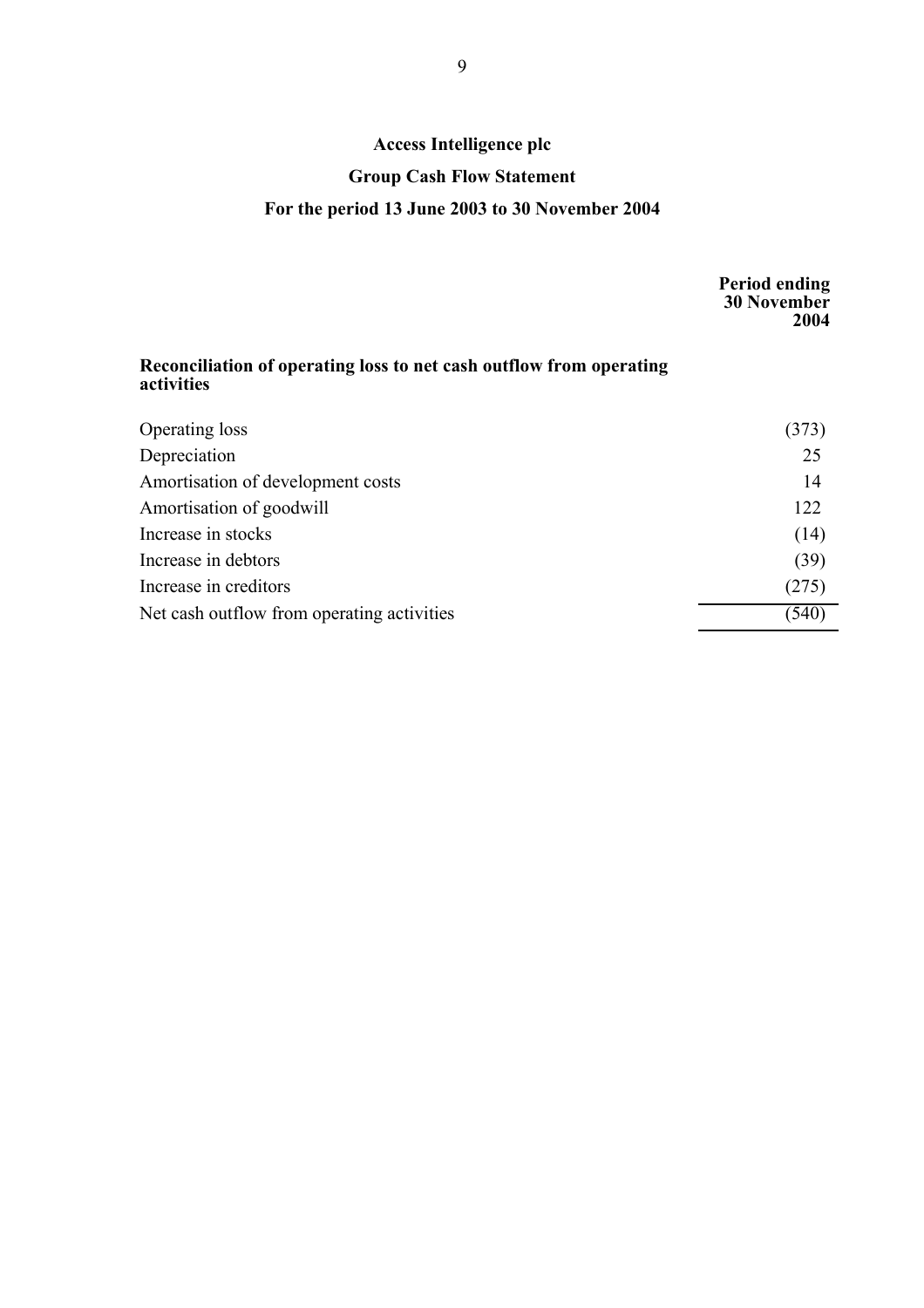#### **Acquisition Note**

On 28 November 2003 the Group acquired the entire issued share capital of Access Intelligence Limited a company incorporated in England and Wales whose name was subsequently changed to Readymarket Limited. At the time of acquisition Readymarket had three operating subsidiaries, The Marketing Guild Limited, Wired Gov Limited and back up and Running plc. The activities of the businesses are the provision of services and information on a subscription basis.

The fair value of assets and liabilities acquired on acquisition was as follows :-

|                                                                                                                                 | £'000                            |
|---------------------------------------------------------------------------------------------------------------------------------|----------------------------------|
| <b>Tangible Fixed Assets</b><br><b>Intangible Fixed Assets</b><br>Debtors<br><b>Bank Loans and Overdraft</b><br>Other Creditors | 59<br>36<br>41<br>(295)<br>(523) |
| Net liabilities acquired<br>Goodwill                                                                                            | (682)<br>2,435                   |
| Consideration                                                                                                                   | 1,753                            |
| Comprising                                                                                                                      |                                  |
| 15,800,000 ordinary shares $\omega$ 9.434p<br>191,177 Redeemable preference shares                                              | 1,491                            |
| issued at £1 per share<br>Costs                                                                                                 | 191<br><u>71</u>                 |
|                                                                                                                                 | 1,753                            |

The aggregated Profit and Loss accounts of the companies acquired for the year ended 30 November 2003 are set out below:

| <b>Year ended</b><br><b>30 November</b><br>2003<br>£000 $\degree$ s |
|---------------------------------------------------------------------|
| 445                                                                 |
| (180)                                                               |
| (25)                                                                |
| (205)                                                               |
|                                                                     |